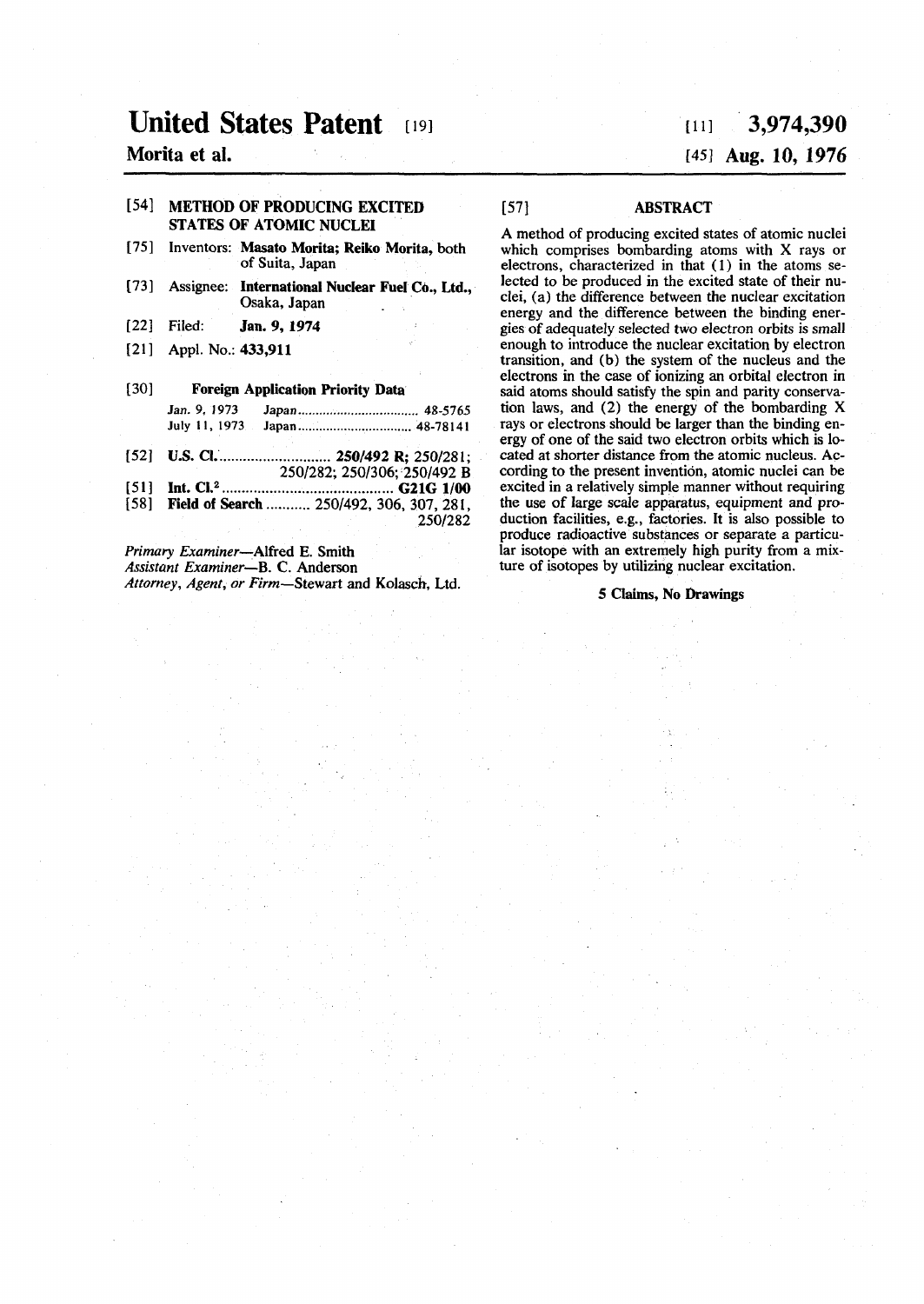barding atoms with X rays or electrons under specific <sup>1</sup>

tional methods, artificial production of such excited bombarding adequately selected target nuclei with nucleons accelerated by a cyclotron a Van de Graaff **number of the residual nuclei produced in this method 2 5** is, however, extremely small and the disadvantage of the necessity to use large apparatus, equipment and **production facilities, e.g., factories as in the case of anticipatory from the knowledge in the prior art.**  using nuclear reactors, is overcome by the present **method. 3 0**

### **E BRIEF SUMMARY OF INVENTION**

**a'comparatively simple manner without necessity of 3 5 using large scale apparatus and equipments.**

nuclei by bombarding atoms with X rays or electrons **under specific conditions established for both the 4 0** atoms to be bombarded and the energy of bombarding (irradiating) X rays or electrons.

method of producing radioactive substances by utiliz**ing the production of excited states of atomic nuclei. 4 5**

method of separating a particular isotope from a mixexcited states of atomic nuclei.

**Other objects, features and advantages of the present 5 0** invention will become apparent as the description pro**ceeds.** *ceeds.* **<b>***ceeds. ceeds. ceeds.* **<b>***ceeds. combardment of atoms with X rays or electrons, the* 

#### **DETAILED DESCRIPTION OF THE INVENTION**

**ft has now been found surprisingly that excited states 5 5** of atomic nuclei can be produced in a comparatively simple manner by bombarding atoms with X rays or ground state to an excited state. This new surprising electrons under specific conditions without the neces-<br>phenomenon found by the present inventors is called electrons under specific conditions without the neces-**•sity Of using large scale apparatus, equipments and "Nuclear Excitation by Electron'Transition", which is production facilities, e.g., factories as in the; conven- 6 0**

In accordance with the present invention, therefore, Excitation of Atomic Nucleus by Electron Process<sup>1</sup> **Containery Internal Conversion Process**<sup>1</sup> *Containery and the producing excited states Converse Internal Con* there is provided a method of producing excited states with X rays or electrons, characterized in that (1) in <sup>6</sup> of their nuclei, (a) the difference between the nuclear **excitation energy and the difference between the bind- prior art techniques.** 

**i 2 ing energies of adequately selected two electron orbits METHOD OF PRODUCING EXCITED STATES OF** is small enough to introduce the nuclear excitation by **ATOMIC NUCLEI** electron transition, and (b) the system of the nucleus electron transition, and (b) the system of the nucleus and the electrons in the case of ionizing an orbital **natural manufacture in the case of ionizing an orbital BACKGROUND OF THE INVENTION**  $\frac{1}{2}$  **and the electron in said atoms should satisfy the spin and parity** conservation laws, and (2) the energy of the bombard-The present invention relates to a method of produc-<br>
ing X rays or electrons should be larger than the bind-<br>
ing X rays or electrons should be larger than the bindthe present invention relates to a method of producing ing energy of one of the said two electron orbits which excited states of atomic nuclei, which comprises bom- is located at the shorter distance from the atomic nubarding stome with  $X$  rays or electrons under specific  $\begin{bmatrix} 0 \\ 0 \end{bmatrix}$  along

**cleus.** The method of the present invention is based on the conditions.<br>In general, the excited states of atomic nuclei capable<br>In general, the excited states of atomic nuclei capable<br>technical idea quite different from that in the prior art of radiating gamma rays or internal conversion elec-<br>techniques and is an epoch-making excellent method trons may exist usually as doughter nuclei of radioac- for producing nuclear excitation that is utterly unextive nuclides emitting alpha or beta rays. In conven- <sup>15</sup> pected from the knowledge of the art, even by those  **pected from the knowledge of the art, even by those**  states of atomic nuclei necessitated the use of large of excited states of atomic nuclei is carried out by the scale apparatus and factories such as a nuclear reactor conversion of nuclides (nuclear transmutation) in the and other incidental large equipment for preparing nuclear reactions. In contrast to this, the method of this and other incidental large equipment for preparing nuclear reactions. In contrast to this, the method of this **has radioactive nuclides. It is also possible to produce the 20 invention is not directed to such conversion of nuclides**  excited states of atomic nuclei as residual nuclei by but to merely raising the energy of atomic nuclei from bombarding adequately selected target nuclei with the ground state to the excited state. The production of hucleons accelerated by a cyclotron, a Van de Graaff the excited state of atomic nuclei as contemplated in accelerator or the like to cause nuclear reactions. The the present invention by utilizing bombardment with X **the present invention by utilizing bombardment with X rays or electrons, i.e. a physical means in a low energy**  tube, is a novel and important finding and is not at all anticipatory from the knowledge in the prior art.

<sup>30</sup> electrons the number of which is equal to the atomic number Z. When the atom is bombarded with X rays or **BRIEF SUMMARY OF INVENTION** electrons, the incoming energy of which is higher than It is an object of the present invention to provide a the binding energy of an orbital electron, this orbital the binding energy of an orbital electron, this orbital **method of producing excited states'of atomic nuclei in electron is ejected .from the atom. Since the binding energy is different for every orbit, an electron of a**  particular orbit can selectively be kicked off by adjusting the energy of the X rays or electron to make an It is another object of the present invention to pro-<br>de a method of producing excited states of atomic electron hole artificially for the relevant electron orbit. vide a method of producing excited states of atomic electron hole artificially for the relevant electron orbit, nuclei by bombarding atoms with X rays or electrons **If** the electron hole is made in a closed shell, the stat  **of the atom becomes energetically unstable so that an**  the hole. In this electron transition, the energy corre-It is still another object of this invention to provide a sponding to the difference between the binding ener-<br>
lethod of producing radioactive substances by utiliz- gies of these two orbits is emitted in the form of X ray  **out of the atom. With a certain probability , this energy It is a further object of this invention to provide a is transferred to an electron belonging to a far more ture of isotopes by utilizing the production of such energy and go out of the atom. This is called the Auger electron emission.** 

It has now been found, however, that when such electron hole is created in the closed shell (orbit) by excess energy in the subsequent electron transition is transferred to the nucleus, in competition with said well-known X-ray and Auger electron emissions, and the nucleus is excited by this energy absorption from its  **referred to herein simply as "nuclear excitation". By**  tional methods.<br>
In accordance with the present invention, therefore. Excitation of Atomic Nucleus by Electron Transition"

**of atomic nuclei which comprises bombarding atoms According to one embodiment of this invention, the excited states of atomic nuclei can be produced in a the atoms selected, to be produced in the excited state simple manner without necessity of using large scale**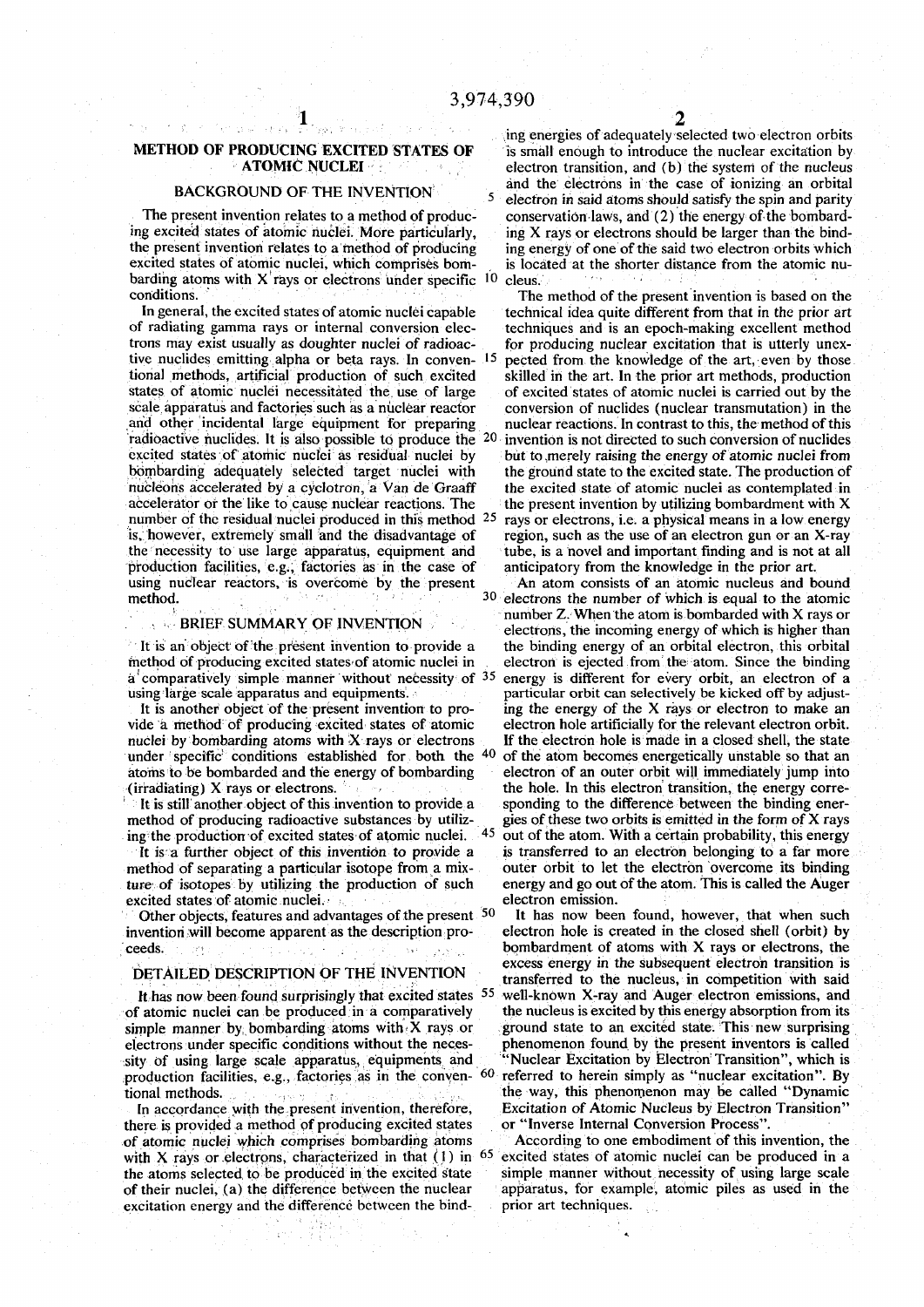**By bombarding atoms with the X rays or electrons, this phenomenon can take place only if the following specific conditions are fulfilled:** 

**1. In order to produce the excited state of the nuclei,** 

- **a. the relevant atoms have such a pair of the electron 5 orbits that the difference between the nuclear excitation energy and the binding energy difference of**
- **these two orbits is small enough to introduce the nuclear excitation by electron transition, and b. the system of the nucleus whose atomic number is**
- **represented by Z and the (Z—1) electrons should satisfy the spin and parity conservation laws for the above pair of electron orbits and the nuclear ground and excited states.**
- **2. The energy of the bombarding X rays or electrons 1 5 should be larger than the binding energy of the electron which is more tightly bound with the nucleus among the above two orbits.**

**These conditions will be explained hereinafter by way of formulas wherein la stands for the spin of the nucleus 2 0**  in the ground state,  $\pi_g$  for the parity thereof,  $\psi_g$  for the wave function thereof, I<sub>e</sub> for the spin of the same nucleus in the excited state,  $\pi_e$  for the parity thereof,  $\psi_e$ for the wave function thereof,  $E_N$  for the excitation energy thereof,  $\phi_1$  for the wave function of an electron  **2 5 in the closed shell (orbit) which will be kicked off to form an electron hole by bombardment with X rays or**  electrons,  $J_1$  for the spin thereof,  $\pi_1$  for the parity thereof,  $E_1$  for the binding energy thereof,  $\phi_2$  for the **wave function of an electron in the outer shell which 3 0**  will jump into the electron hole in the orbit  $\phi_1$ ,  $J_2$  for the spin thereof,  $\pi_2$  for the parity thereof, and  $E_2$  for the **binding energy thereof.** 

**The condition required for energies can be expressed by 35** 

$$
E_N\!\approx\!E_1-E_2.
$$

The interaction energy  $E_i$  of the system of the nucleus **and an electron is expressed quantum mechanically by 40 the non-diagonal element of a matrix** 

$$
E_i = (\psi_e \phi_1 | \mathbf{H}_i | \psi_a \phi_2)
$$

wherein  $H_i$  is the Hamiltonian of the electromagnetic  $\overline{45}$ **interactions of the system.** 

**More particularly, in the energy conditions, the probability of the nuclear excitation depends on** 

$$
\frac{E_i}{E_N-(E_1-E_2)}
$$

**By expressing the above quantity as** *x,* **the case where a large absolute value of** *x* **is preferable. In many cases,**  the absolute value of  $x$  is however smaller than unity.  $55$ **By denoting the value of** *x* **for a particular isotope of a given element as** *x0,* **the nuclear excitation can take**  place only for the isotope with  $x<sub>0</sub>$  if the other isotopes of **the same element have** *x's* **the values of which are less than about 0.1** $x_0$ .

In many elements, x's are actually less than  $0.001x_0$ for the isotopes except for a particular isotope with  $x_0$ . **(This means that the energy conditions,**  $E_N \approx E_1 - E_2$ **, is not satisfied for these isotopes.) Accordingly, various practical applications of the method of this invention as 6 5 will be given hereinafter can be performed without**  difficulty even though the value of  $x<sub>0</sub>$  itself is relatively **small.** 

**Next, the spin (or angular momentum) of the system**  of the nucleus and an electron should satisfy the con**servation law for the spin vectors.** 

$$
\overrightarrow{I_0} + \overrightarrow{J_1} = \overrightarrow{I_0} + \overrightarrow{J_2}
$$

**wherein the quantities expressed by the symbols with arrow are spin vectors for the physical states which have spin values expressed by corresponding regular symbols, respectively. The parity of the system of the nucleus and electron should also satisfy the parity conservation law:** 

 $\pi_{g}\pi_{1} = \pi_{e}\pi_{2}$ .

**In the nucleus of an atom of the atomic number Z which has an electron hole in a certain electron orbit and is thus surrounded by the (Z—l ) orbital electrons, the conditions above described are given for the case where the (Z—l) orbital electrons can be represented by a single electron wave function corresponding to the orbit where the electron hole is made. More generally, the above conditions should be fulfilled by the resultant system of the nucleus and the (Z—l) electron system.**  In this case,  $\phi_1$  and  $\phi_2$  should be replaced by  $\Phi_1$  and  $\Phi_2$ , respectively, where  $\Phi_1$  and  $\Phi_2$  stand for wave runctions **of the (Z—l) electron system before and after the elec**tron transition. In the expression of  $E_i$ ,  $\phi_i$  should be replaced by  $\Phi_2$  and  $\phi_2$  by  $\Phi_1$ , due to the difference of **the electron and its hole state.** 

**It is necessary to produce the electron hole in an orbit for which the binding energy of the electron is Ej. It will easily be understood therefore that in the method of this invention the energy of the X rays or electrons for bombarding atoms should be larger than E,. If this**  energy is less than  $E_1$ , the excited states of the nuclei of **the relevant atoms will not be produced.** 

**In fact, a small disk of metallic osmium having no radioactivity was bombarded with electrons from an electron gun and measured at every definite time interval, using a GM counter; Internal conversion electrons were then observed to prove that the first excited state of Osmium 189 was produced according to the method of this invention.** 

**50 or internal conversion electrons, a material involving According to another embodiment of this invention, radioactive substances can be produced in a very simple manner. Atomic nuclei are deexcited from the excited state to the ground state by emitting gamma rays these atomic nuclei in such excited state are very useful as radioactive substance. In accordance with this embodiment, radioactive substances can be produced easily by employing, under the above mentioned specific conditions, an X-ray or electron generator such as X-ray tube or electron gun widely used in this art without necessity of a large scale apparatus such as nuclear reactor. It will be understood that the production of atomic nuclei in an excited state attains at the same time the production of radioactive substance. In the method of the present invention, the atomic nuclei are excited in their excited states and subsequently these states are deexcited by emitting gamma rays or internal conversion electrons. That is, these atomic nuclei in their excited states can be considered as radioactive substance having a relatively short life of radioactivity. Consequently this method enables the artificial production of radioactive substances.**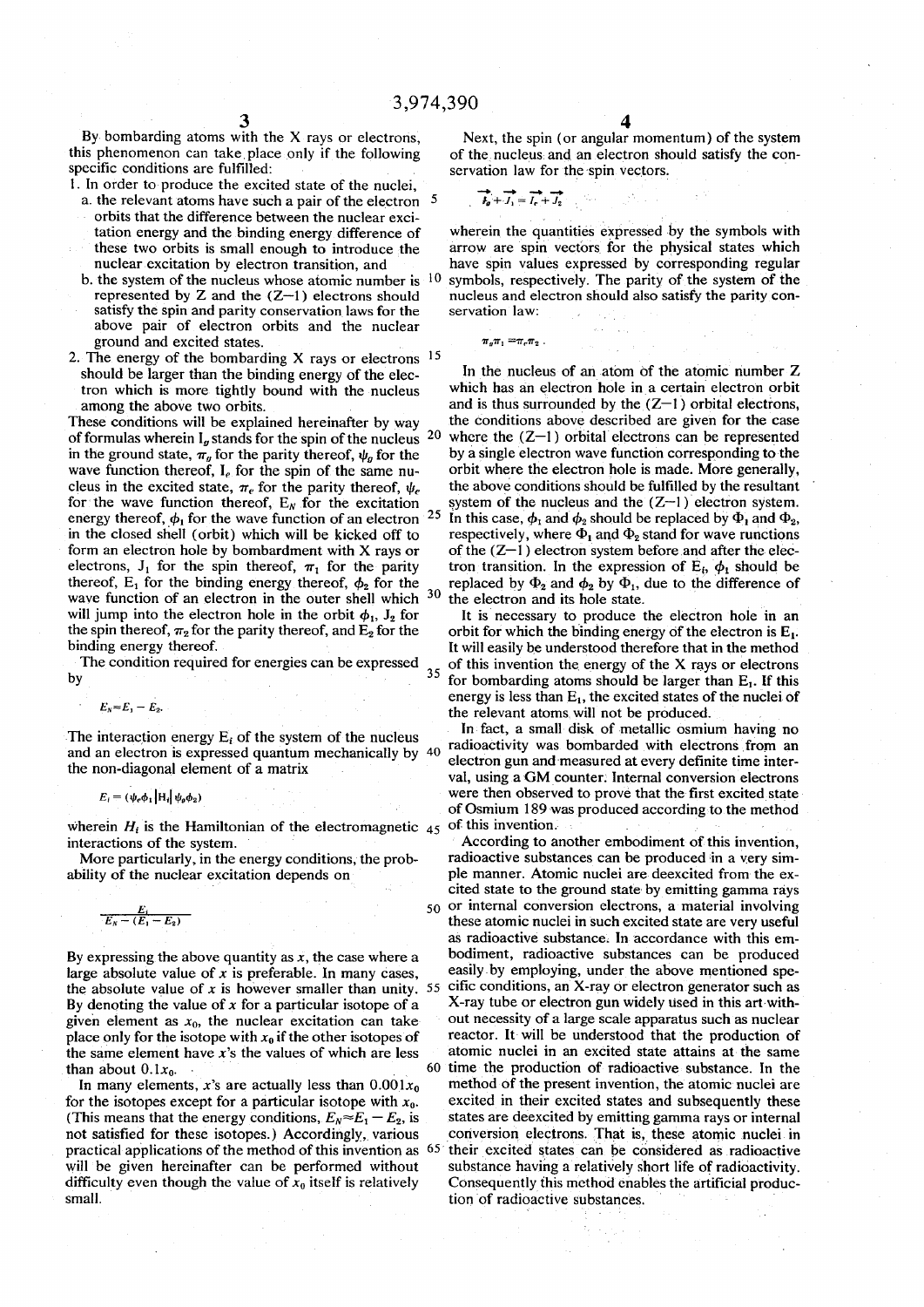**5**<br>According to still another embodiment of this inven-<br>clear ground state of isotope **tion, a particular isotope can selectively be separated excited state, i.e. raising energy of their atomic nuclei,**  from a mixture of isotopes by utilizing nuclear excita**tain isotope are in the excited state, such isotope can be ingly, large scale apparatus or equipment was required 1 0** in the prior art techniques for producing such radioacfrom their ground state can be separated chemically by  $\frac{15}{2}$ **one of the methods known in the prior art. In contrast,** 235 from a mixture of uranium isotopes is possible only **diffusion, utilizing the difference in mass among the** <sup>20</sup> **isotopes 2 0**

state emits a gamma rays and is then deexcited to the **ground state whereby the deexciting atomic nucleus is** recoiled in the direction opposite to the direction of the  $25$  elements of conservative  $\frac{125}{25}$ **emitted gamma ray according to the law of conserva tion of momentum. When a chemical bond is formed between an atom having a nucleus in the excited state and the other atom or atoms, the chemical bond(s) are** in the chemical state from the other isotopes originally **sired isotope once kept in the excited state are chemi-**  $35$ cally collectable. Atoms failing to be in the nuclear excited state cannot be separated even if they are the  **F** excited state cannot be separated even if they are the separating uranium 235 from a mixture of various ura-<br>
same nuclide.<br> **Exame nuclide.** 

A chemical method for separating isotopes is known<br>applied to the separation of nuclides so far as they as the Szilard-Chalmers method reported by L. Szilard 40 satisfy the requirements (1)-(a) and (1)-(b) recited and T. A. Chalmers, which relates to concentration of hereinbefore for nuclear excitation. Examples of other free radioactive iodine 128 by bombarding ethyl iodide nuclides to which the method of this invention is anni**free radioactive iodine 128 by bombarding ethyl iodide**<br> **i** nuclides to which the method of this invention is appli-<br>
with neutrons followed by extraction with water (Na-<br>
cable include osmium 189 nentunium 237 gold 197 with neutrons followed by extraction with water (Na-<br>
ture 134 (1934), 494 and 642). This method is well-<br>
iridium 193 tantalum 181, dysprosium 161 and tin known in the field of radiochemistry and generally 45 <sup>H</sup><sub>119</sub>. teaches that atoms having radioactive nuclei (precisely, **In** contrast to the prior art methods of separating **their doughter nuclei), residual nuclei of nuclear reac- uranium 235 where the physical means such as diffutions, long-life nuclear isomers and the like can be sion and centrifugal separation, the method of this separated by a chemical means. Especially in the case <b>invention in combination with a suitable chemical proof isomers emitting internal conversion electrons in 50 cedure enables the separation of a certain kind of isoaddition to gamma rays, they become devoid of their tope, for example uranium 235 as illustrated above, in orbital electron and are kept in ionized state when an extremely high purity up to 100 % from a mixture of deexcited to the ground state. Thus, they are differenti- isotopes of the same element. Therefore, this invention ated from atoms not undergoing nuclear excitation and has outstanding merits also in respect of purity of the separated therefrom by suitable chemical means in- 55 isotope obtained in isotope separation as an application eluding the use of a precipitating agent if the isotopes in of this invention.**  the ionized state form insoluble solid precipitates with The method of this invention for producing excited such agent. In general, such chemical means will easily states of atomic nuclei is based on an entirely new **be selected by those skilled in the art, with considering technical consideration and is an epoch-making even** the nature of the isotopes in the ionized state. The <sup>60</sup> from the pure scientific point of view. The utilization of atoms in the ionized state can also be separated electro-<br>chemically; if atoms to be separated are in gaseous tions to a variety of industrial fields. Firstly, the method state, they can be collected easily by passing them

far as their atomic nuclei are brought into the excited **state, the method of this invention can be utilized for ground state, they can be used in place of known radiochemical separation of isotopes by converting the nu- active isotopes Utilizable in various industrial fields,** 

clear ground state of isotopes to be separated, to their <sup>c</sup>

**tion. It is known that when the atomic nuclei of a cer- a method of separating uranium 235 alone from a mix-<sup>5</sup> ture of several uranium isotopes is described as follows:**  separated by a chemical means. In the prior art tech-<br>niques, however, it was necessary to use radioactive very low excitation energy, there is a pair of electron very low excitation energy, there is a pair of electron parent nuclei or adequately selected target nuclei for orbits satisfying  $E_N \approx E_I - E_2$ . The interaction energy  $E_I$ **producing atomic nuclei in such excited state. Accord- is, however, too small. Therefore, the second excited state of 13.1 kilo-electron-volts is selected. In this case,**  tive nuclei. Atomic nuclei in the excited state which are described conditions are  $2p_{3/2}$  and  $3d_{3/2}$ . Their beinding easily produced in the method of the present invention energies are 17.168 and 3.728 kilo-electron **easily produced in the method of the present invention energies are 17.168 and 3.728 kilo-electron-volts, refrom their ground state can be separated chemically by spectively. Therefore,**  $E_1 - E_2 = 13.440$  **kilo-electron-15** volts which is nearly equal to the nuclear excitation the methods currently adopted for separating uranium energy  $E_N = 13.1$  kilo-electron-volts. Uranium isotopes **other than uranium 235 can never be excited since the by physical means such as contrifugal separation or** excitation energies of their first nuclear excited states diffusion utilizing the difference in mass among the are about 40 kilo-electron-volts and there are no pair of electron orbits satisfying the condition  $E_N \approx E_1 - E_2$ . Accordingly, uranium 235 alone can selectively be More precisely, an atomic nucleus in the excited Accordingly, uranium 235 alone can selectively be a<br>ate emits a gamma rays and is then deexcited to the separated from the uranium isotopes. For this purpose, **a** mixture of uranium isotopes is bombarded with Xrays or electrons having an energy of at least 17.2 kiloelectron-volts to produce an electron hole in the  $2p_{3/2}$ electron orbit of uranium atoms. The electron hole is of manuit atoms. The electron hole is<br>with the 2d alectron whereby the eco**then** illied up with the  $\frac{3d_{3/2}}{2}$  electron whereby the sec**one** exclude state of urallitudity 233 is produced. The decays immediately by emission of a gam if the atomic nucleus and the state decays immediately by emission of a gamma ray state decays immediately by emission of a gamma ray disconnected by the movement of the atomic nucleus  $30$  or an internal conversion electr **or an internal conversion electron to produce the first to make the former atom ionized, thus differentiating it**<br>to make the former atom ionized, thus differentiating, it thus treated is then subjected to any suitable chemical in the ground state. Accordingly, isotopes can be sepa-<br>
rated chemically. In this manner, only atoms of a de-<br>
procedure to separate uranium 235 from the manner was transluping<br>
in this manner uranium 235 houne an extreme In this manner, uranium 235 having an extremely high purity up to 100 % can be obtained.

The foregoing example illustrates only the case of me nuclide.<br>A chemical method for separating isotopes is known annual to the senaration of nuclides so far as they satisfy the requirements (1)-(a) and (1)-(b) recited  $i$ ridium 193, tantalum 181, dysprosium 161 and tin

invention in combination with a suitable chemical pro-

states of atomic nuclei is based on an entirely new **chemically** is a variety of industrial fields. Firstly, the method of this invention makes it possible to produce radioac**through an electrically charged screen. tive substances in a very simple manner. Since the**  Since isotopes can thus be separated chemically as <sup>65</sup> atomic nuclei in the excited state emit gamma rays or <br>In as their atomic nuclei are brought into the excited internal conversion electrons when deexcited to the